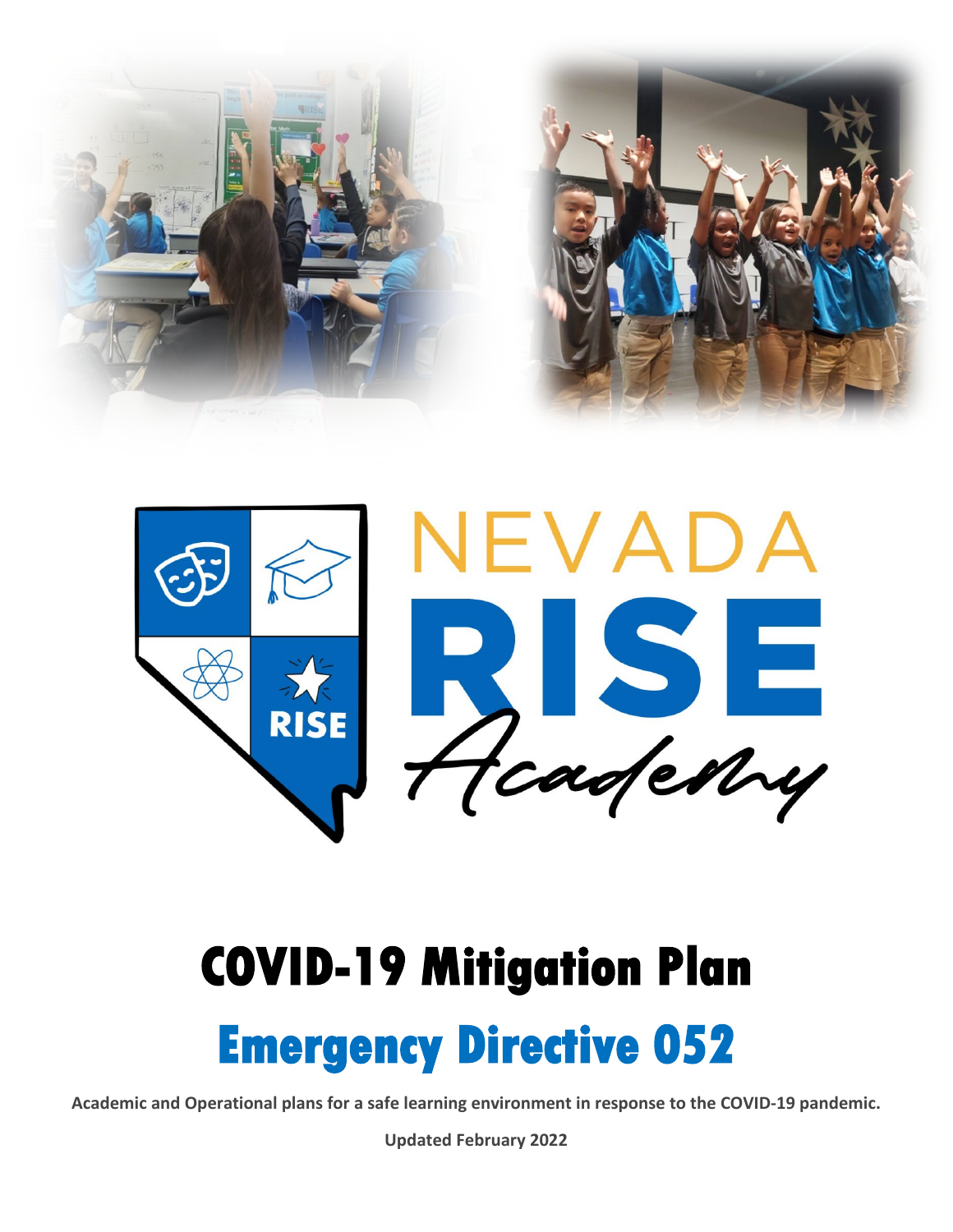### Overview and Purpose of this Document

On April 19, 2021, Governor Sisolak issued Declaration of Emergency Directive 044 requiring the Superintendent of Public Instruction to update the requirements and provide written guidance to county school districts and State and district sponsored charter schools ("districts and schools") regarding reopening plans and plans for Path Forward Programs of Distance Education for the 2021-22 school year

On February 10, 2022, Governor Sisolak issued Emergency Directive 052. Per Section 4 of the Directive:

"Each county school district, charter school, and private school shall adopt a COVID-19 mitigation plan. The plan must include:

- A policy on whether and under what circumstances face coverings will be required for students and staff while in school buildings or on school campuses;
- 2. A regular COVID-19 testing program for students and staff or volunteers, including but not limited to coaches, leaders, and advisors. If a student, staff member, or volunteer tests positive for COVID-19, current CDC recommendations for isolation and quarantine must be followed; and
- 3. A method for detecting school-wide outbreaks of COVID-19 and a plan for responding to and mitigating the outbreak."

The following takes into consideration guidance from the Center for Disease Control, the Southern Nevada Health District, and the Nevada Department of Education document "Nevada's Path Forward: A Framework for a Safe, Efficient, and Equitable Return to School Buildings." Additionally, guidelines and suggestions from the following resource: COVID-19 Handbook Volume 1: Strategies for Safely Reopening Elementary and Secondary Schools, COVID-19 Handbook, Volume 2: Roadmap to Reopening Safely and Meeting All Students' Needs, and Operational Strategy for K-12 Schools through Phased Prevention

**It is important to remember that this document is a set of guidelines and a plan that will most likely be revised on a continual basis. The circumstances surrounding COVID-19 are ever-changing, and we will make every effort to adapt and modify as necessary.** 

#### **CRISIS & EMERGENCY RESPONSE PLANS**

• Nevada Rise Academy has developed an Emergency Operations Plan, updated with procedures for protocols for pandemic and infectious disease. These plans meet the Nevada Requirements for Crisis and Emergency Response for Schools in Nevada public, private and charter schools and the federal definition of a high-quality school EOP; in addition to Nevada Revised Statutes (NRS) requirements (NRS 388.229 - .261 Public Schools) and were submitted in July 2021.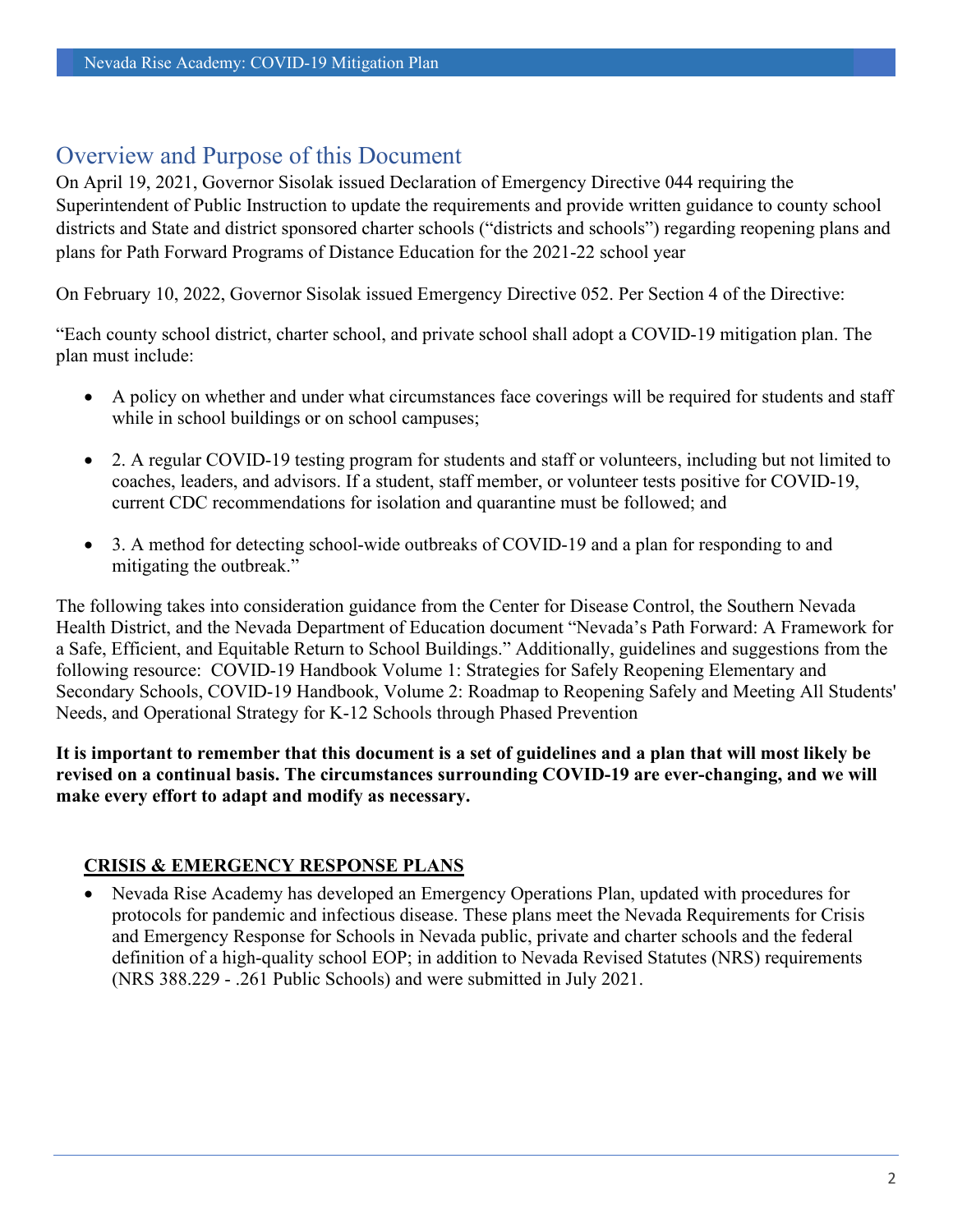## **NEVADA RISE ACADEMY: 2021-2022 School Year Plan**

#### **RE-OPENING APPROACH**

The approach described below is guided by the following principles:

- 1. Working within recommendations from Southern Nevada Health District/Center for Disease Control while following the guidance from the State Public Charter School Authority, and the requirements from the Nevada Department of Education.
- 2. Maximizing in-person, consistent learning in mind
- 3. Incorporating Parent/Family input in options
- 4. Equality in the choice- all students receive the same education.

#### **IN-PERSON LEARNING: HEALTH AND SAFETY**

Safety of educators and students will remain our priority. We will maintain efforts from our initial re-opening plans from the spring of 2021, while utilizing increased resources and updated guidelines.

#### **USE OF FACE COVERINGS & SOCIAL DISTANCING**

Nevada Rise will follow all state mandates and update the policy accordingly. **In response to Emergency Directive 052, as of February 10, 2022:**

#### **All staff and students are required to wear well-fitting face coverings with proper filtration throughout the school day.**

Exceptions will be made for outside activities, eating and drinking, and any documented medical reasons. Nevada Rise will keep a supply of face coverings (both masks and shields) for all school community members (staff, student, parent, partner, volunteer). We also sell Nevada Rise-branded face coverings.

To the extent possible, students will socially distance. Space limitations within our facility restrict the amount of space between students at all times, but through the use of physical barriers, every effort will be made to mitigate transmission.

#### **PHYSICAL HEALTH SCREENING**

Any person (student, staff, parent, volunteer, etc.) who has a fever of 100.4F or above or demonstrates other signs of illness will not be admitted on campus. Nevada Rise will encourage parents to be on the alert for signs of illness in their children and to keep them home when they are sick. Nevada Rise Academy will implement all CDC examples of screening methods to assist in a screening plan.

- 1. Daily Screening:
	- Nevada rise will screen all students daily during arrival with a thermometer reading.
	- Ask parents/guardians to take their child's temperature either before coming to the facility or upon arrival at the facility. Upon their arrival, stand at least 3 feet away from the parent/guardian and child.
	- Make a visual inspection of the child for signs of illness which could include flushed cheeks, rapid breathing or difficulty breathing (without recent physical activity), fatigue, or extreme fussiness.
	- All staff record temperatures on our log sheet located in front office. Operations team will ensure 100% of staff and contracted partners are screened.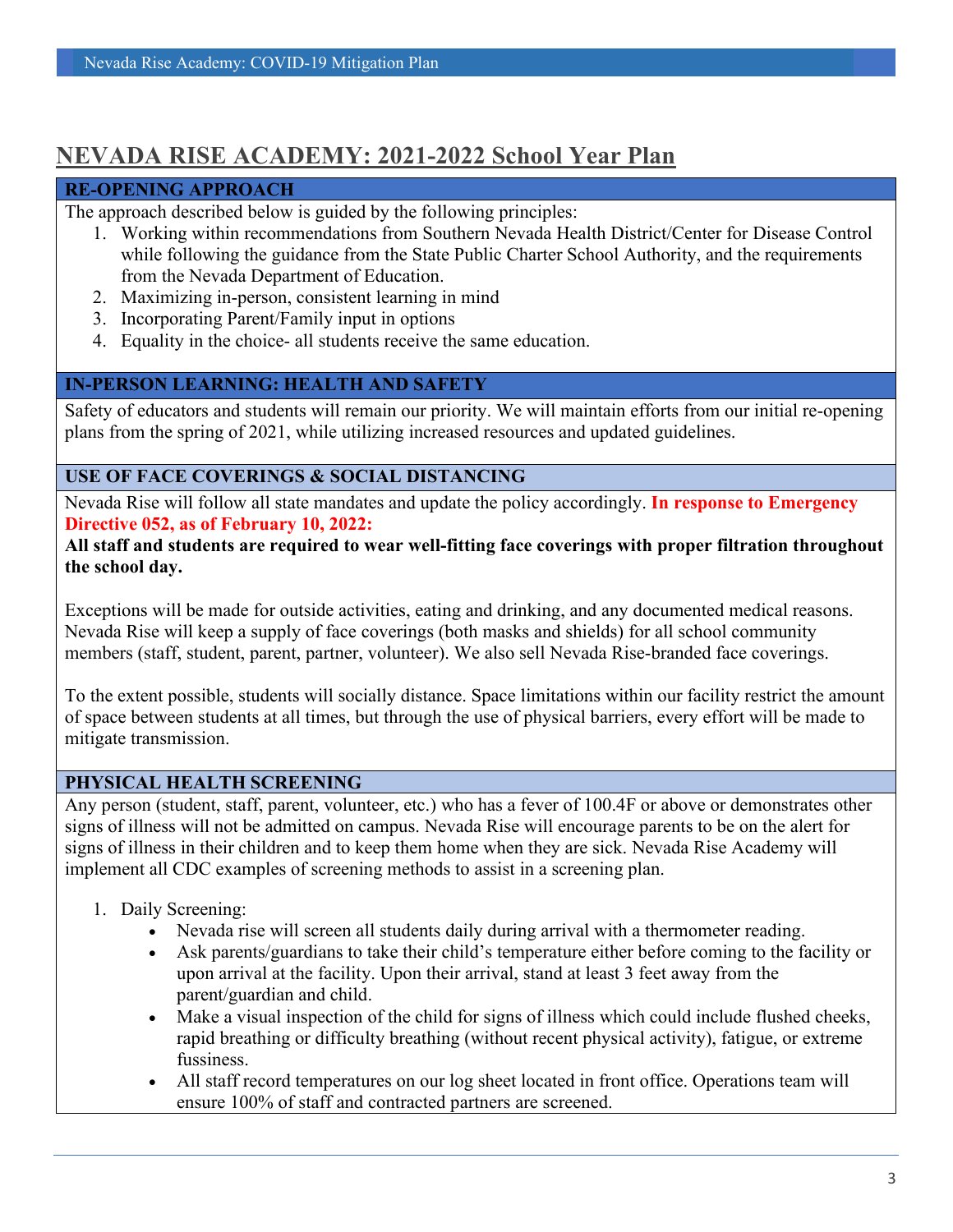- 2. Reliance on Barrier/Partition Controls, and Personal Protective Equipment (PPE) Where/When Possible & Practical
	- Stand behind a physical barrier or use PPE that can serve to protect the staff member's face and mucous membranes from respiratory droplets that may be produced if the child being screened sneezes, coughs, or talks.
	- Make a visual inspection of the child for signs of illness
	- Conduct temperature screening, perform hand hygiene, wash hands with soap and water for 20 seconds or use a hand sanitizer with at least 60% alcohol.
	- Use non-contact thermometers only.

Screenings will be conducted safely and respectfully, and with measures in place to ensure confidentiality. If a case is confirmed on campus, we will follow the CDC protocol below:



Nevada Rise, in accordance with CDC guidelines, will recommend that all individuals with flu-like symptoms stay home for 72 hours after symptoms resolve, as COVID-19 symptoms can be similar to flu-like symptoms. Recovered COVID-19 patients can return 5 days after recovery or 72 hours after symptoms resolve – whichever is longer. If Nevada Rise suspects a case(s) of COVID-19:

1. Place a face mask on the person immediately, ensuring mask is being properly worn across the

- bridge of their nose and down to chin
- 2. Isolate the case in a separate room.
- 3. Contact local/state health department as soon as possible.
- 4. Create a list of all (students and staff) who could have been exposed (contacts).
- 5. Consider hospitalization for those with severe symptoms.

Nevada Rise will follow the advice of the local/state health department regarding reporting, isolation of cases/quarantining contacts, environmental disinfection, individual hygiene, and the probability of school closure.

Finally, Nevada Rise will communicate to staff, parents or guardians, and students that it is critical to be current on all required immunizations.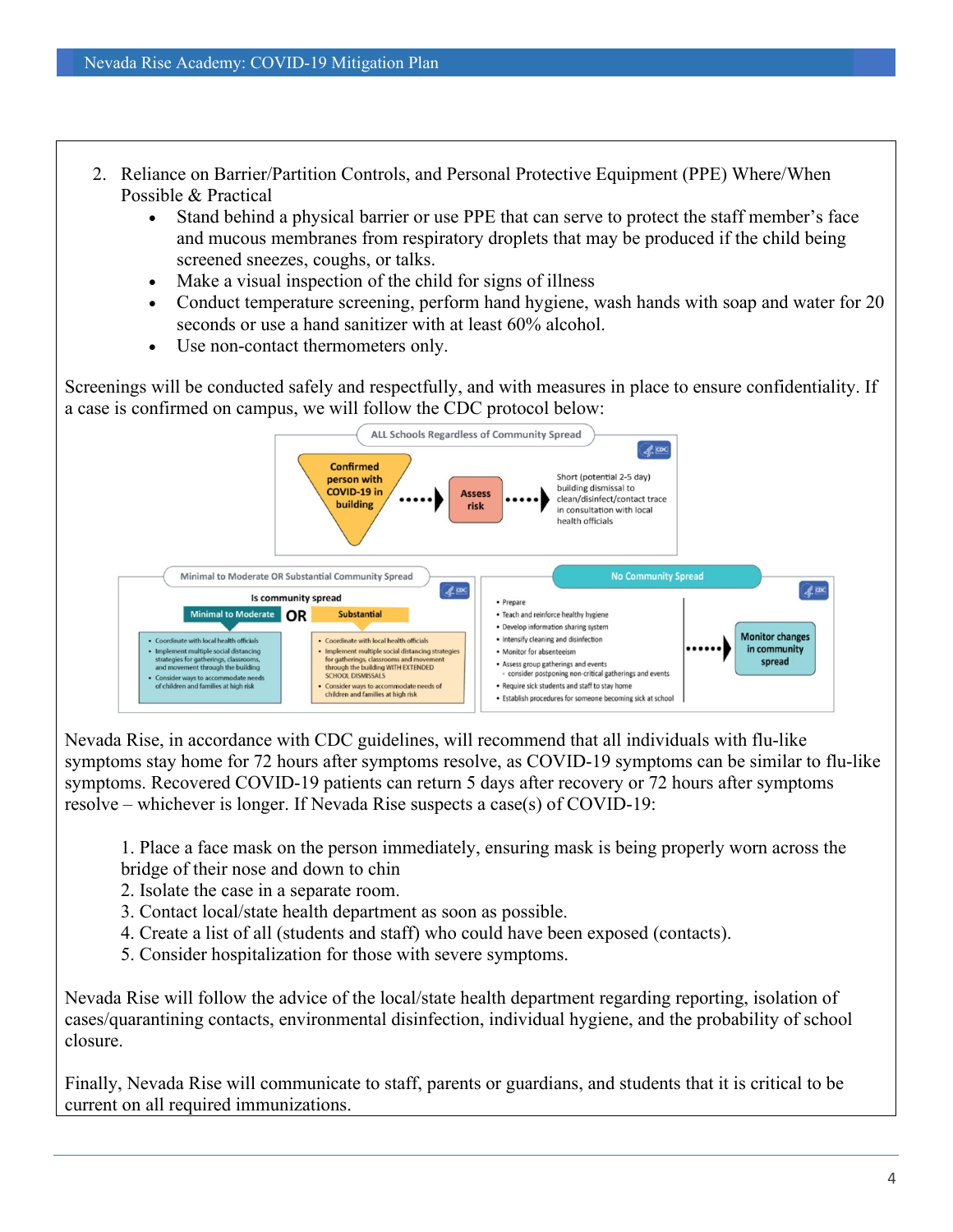#### **PHYSICAL HYGIENE**

- *How will you address and reinforce hand hygiene and respiratory etiquette?*
- *How will face coverings be used? Please refer to Emergency Directive 024 and the associated guidance which outline the requirements for face coverings.*

In 2020, Nevada Rise changed janitorial/sanitation supply vendors to ensure more adequate hygiene protocols and constant supplies for soap and hand sanitizer. Through weekly services and inventory controls, all supplies are stocked.

Hand Hygiene and Respiratory Etiquette: According to the CDC, handwashing is especially important and is one of the best ways to protect and prevent staff and students from getting sick as well as spreading germs. To help mitigate spread of any illness and/or virus, we will take the following measures:

- Nevada Rise will teach and reinforce [handwashing](https://www.cdc.gov/handwashing/when-how-handwashing.html) with soap and water for at least 20 seconds and increase monitoring to ensure adherence among students, teachers, and staff. If handwashing is not possible, hand sanitizer containing at least 60% alcohol should be used. Hand sanitizer dispensers have been installed for each classroom, in common areas, and outside restrooms. Nevada Rise will dedicate the majority of the first days to routines, including those that establish healthy hand-washing routines and habits. We will review each time students take bathroom breaks, create songs to remind them, and post student-friendly signs and posters to reinforce these habits. We will share these practices with families and assign these same routines as "homework" to practice at home as well.
- We will teach and encourage students and staff to cover coughs and sneezes with a tissue when not wearing a mask and immediately wash their hands after blowing their nose, coughing, or sneezing. Operations will ensure tissues are in each room through weekly walkthroughs.
- Water fountains have been replaced with touchless water bottle filling stations and each classroom has individual water dispensing machines to ensure accountability. Water bottles are also on site in case students forget their own.
- Increased signage for all grade levels is present in all restrooms and outside classrooms to help remind all stakeholders to wash and sanitize hands.

#### **FACILITIES MANAGEMENT: CLEANING & MAINTAINING A HEALTHY SCHOOL**

It is our goal at Nevada Rise to provide a learning environment that is productive and safe. Facilities are allinclusive of any structures on campus. Therefore, addressing safety and security is essential, which includes the cleaning and disinfecting as well as monitoring of access to any room or space within a facility.

As Nevada Rise is in a shared space, we will coordinate with Paradise Church to ensure consistency in standards across all parties.

Facility Adjustments:

- Water fountains have been upgraded to include a touchless water bottle filling station and a dispensing machine in each classroom to limit hallway traffic.
- Hand sanitizer dispensers have been installed throughout the building, including outside each classroom.
- Janitorial supply company changed to ensure adequate supply of appropriate cleaning materials
- Posters and signs are placed strategically through the building to remind all stakeholders of hygiene and safety practices.
- Relocated our front office location and installed barriers for social-distancing, safety, and control.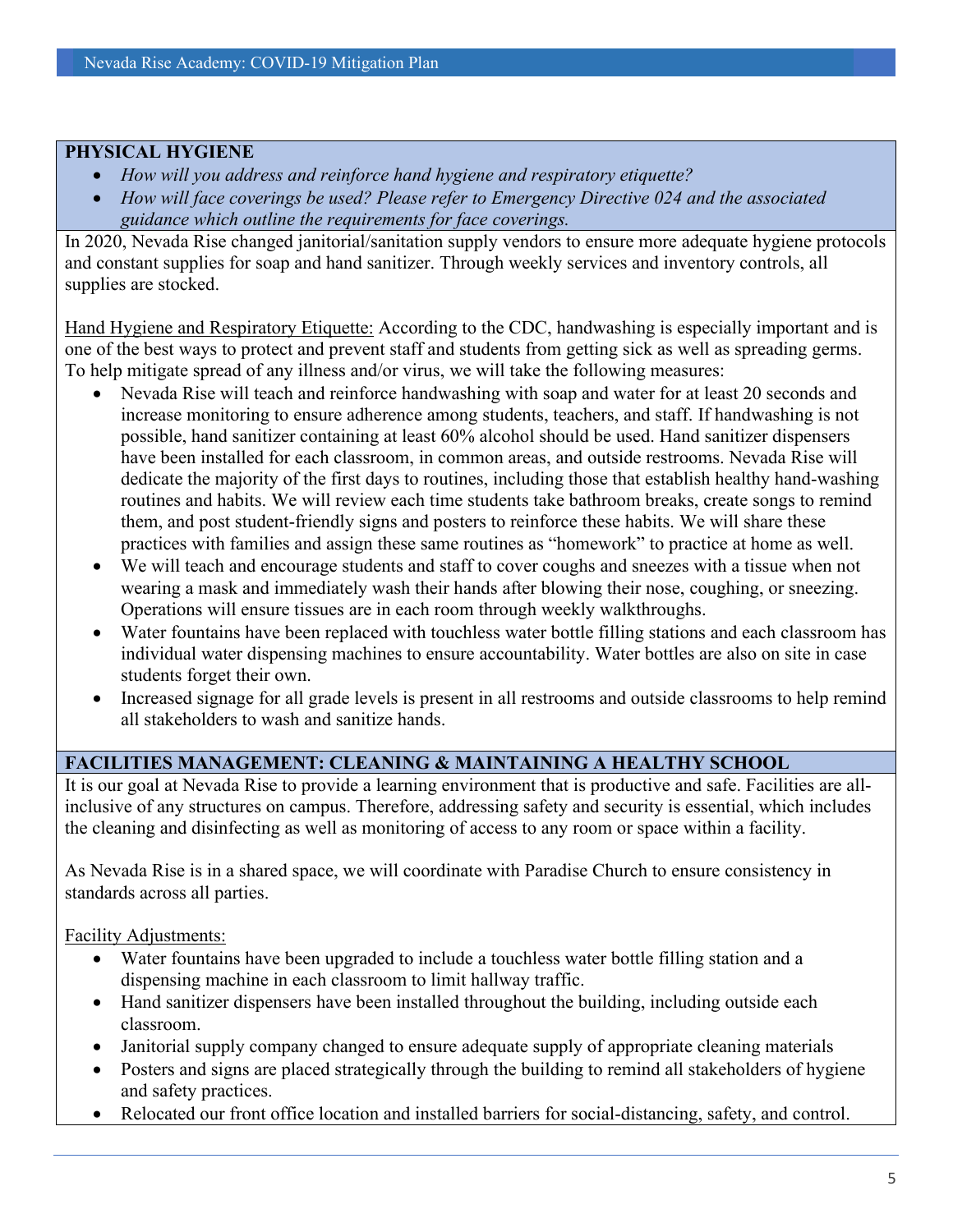- Students, as much as possible, except for restrooms and outside, will remain in the same classroom for all subjects and activities. Enrichment teachers, associate teachers, administration, and specialists will transition from class to class.
- All student supplies will be individualized. Each student will have a supply box with necessary materials as well as individual technology devices.

Ventilation:

- Outdoor Air: Each classroom at Nevada Rise includes either a door or window that allows outdoor air to circulate through the classrooms, the kitchen, and throughout the building.
- HVAC Units: HVAC units are dedicated to a maximum of two classrooms, with the majority of rooms having one dedicated unit. This limits the amount of shared air circulated through the building. Filters are replaced twice monthly, well before the recommended replacement cycle.
- Each classroom now has an air purifier capable of cleaning a room of up to 1000 square feet.
- Exhaust fans are installed in each restroom.

Cleaning/Sanitizing Space: In coordination with our contracted janitorial service, we have doubled the time spent on campus to ensure a daily cleaning and sanitation of the facility and classrooms. The following are required daily of the cleaning staff:

- We will have a dedicated staff member to clean bathrooms multiple times daily, as well as assisting with meal service and charged with frequent cleaning and disinfecting of door handles, faucets, keyboards, tables, desks, shared objects, etc.
- Operations associate will be staffed to assist with cleaning duties and meal service.
- We have increased our deep cleaning of classrooms to nightly service, with additional deep cleaning on Fridays.

#### **DETECTING SCHOOL-WIDE OUTBREAKS**

School-wide outbreaks will be defined using the Council of State and Territorial Epidemiologists Standardized K-12 school-associated outbreak description:

• Multiple cases comprising at least  $10\%$  of students, teachers, or staff, within a specified core group\* OR at least three (3) cases within a specified core group\* meeting criteria for a probable or confirmed school-associated COVID-19 case with symptom onset or positive test result within 14 days of each other§ ; who were not identified as close contacts of each other in another setting (i.e. household) outside of the school setting; AND epidemiologically linked in the school setting or a schoolsanctioned extracurricular activity.

The mechanism used to declare and notify an outbreak and outbreak closures will come from a discussion with the Southern Nevada Health District and we will utilize our school-wide and school-based communication systems. Nevada Rise will utilize Infinite Campus, Class Dojo, and paper-based notifications during arrival and dismissal lines.

If an outbreak is occurs, we will use our current system of record-keeping for all positive cases, daily communication of those who are quarantining or isolating. We will continue to require universal masking and, if needed, close rooms or school buildings using the guidance from the Department of Health and Human Services "2021-22 COVID-19 GUIDELINES FOR PREVENTION AND OUTBREAK CONTROL IN SCHOOL SETTINGS. Additionally, we will use increased sanitizing and cleaning protocols.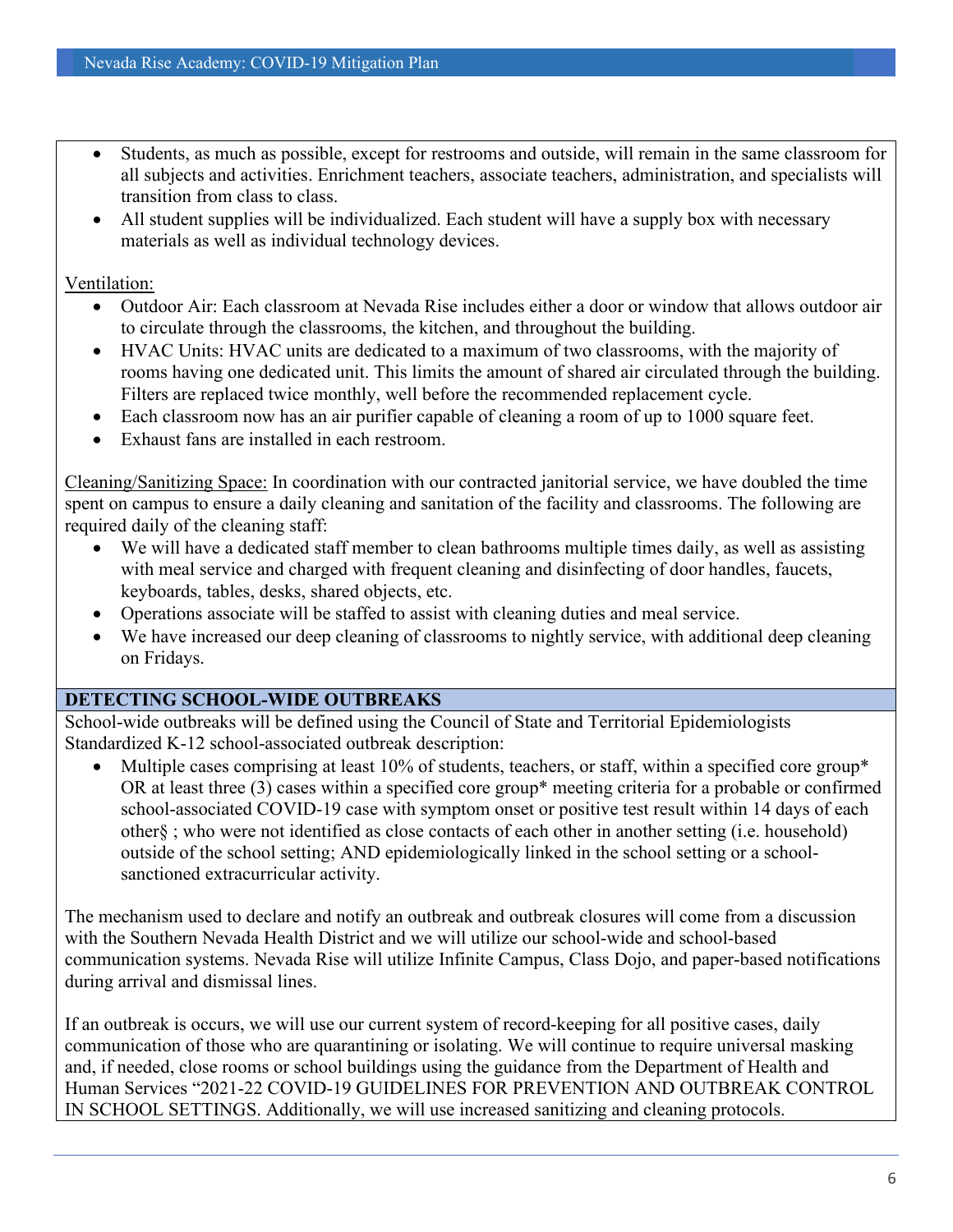Outbreaks will be declared over when the baseline of COVID-19 illness has been achieved for two incubation periods (28 days).

#### **CONTACT TRACING**

Nevada Rise will collaborate with the health department, to the extent allowable by privacy laws and other applicable laws, to confidentially provide information about people diagnosed with or exposed to COVID-19. Students, teachers, and staff with positive test results will isolate, and any close contacts will isolate and quarantine in consultation with the Southern Nevada Health District. Nevada Rise will report positive cases to the SNHD as soon as they are informed. School officials should notify families of close contacts as soon as possible after they are notified that someone in the school has tested positive (within the same school day). We will also encourage our families to be communicative of all COVID-19 cases in their individual households and communities.

As addressed above, every person who enters the building will be screened. We are working with our families to ensure they understand that students need to stay home if symptoms of COVID-19 are present. We also message that to teachers and staff. We have staffed our team with the necessary personnel for adequate coverage in the event of an absence. In the event that a community member begins to exhibit symptoms during the school day, those individuals will be isolated while arrangements are made for them to return home.

As mentioned above, Nevada Rise will work with SNHD and, if needed, the SPCSA to facilitate isolation and case investigation. We will fully cooperate with the agencies by providing information and records to aid in the identification and contact of those potentially exposed. Seating charts will be maintained and student seating will remain, to the extent possible, similar in all areas of the school (cafeteria, enrichment classes).

If it has been determined any individuals have been exposed, we will follow the guidelines and directives from the SNHD. All guidelines provided by the Department of Health and Human Services "2021-22 COVID-19 GUIDELINES FOR PREVENTION AND OUTBREAK CONTROL IN SCHOOL SETTINGS will be followed in regards to quarantine and isolation.

If a child with a disability is required to quarantine, Nevada Rise will provide services consistent with federal disability laws. The special education team will ensure all materials and instruction is delivered.

In an effort to raise awareness, Nevada Rise will include vaccination information and availability in our weekly newsletter. Any nearby or known community partner offering vaccines will be highlighted and encouraged.

#### **TESTING**

In order to keep our campus safe, Nevada Rise Academy encourages all members of the community to take proactive measures for mitigation, including confirmation of status through testing. Any student or staff should take a COVID-19 test under the following conditions:

- If you have COVID-19 symptoms
- At least 5 days after known or suspected close contact to COVID-19
- For screening (schools, workplaces, congregate settings, etc.)
- Before and after travel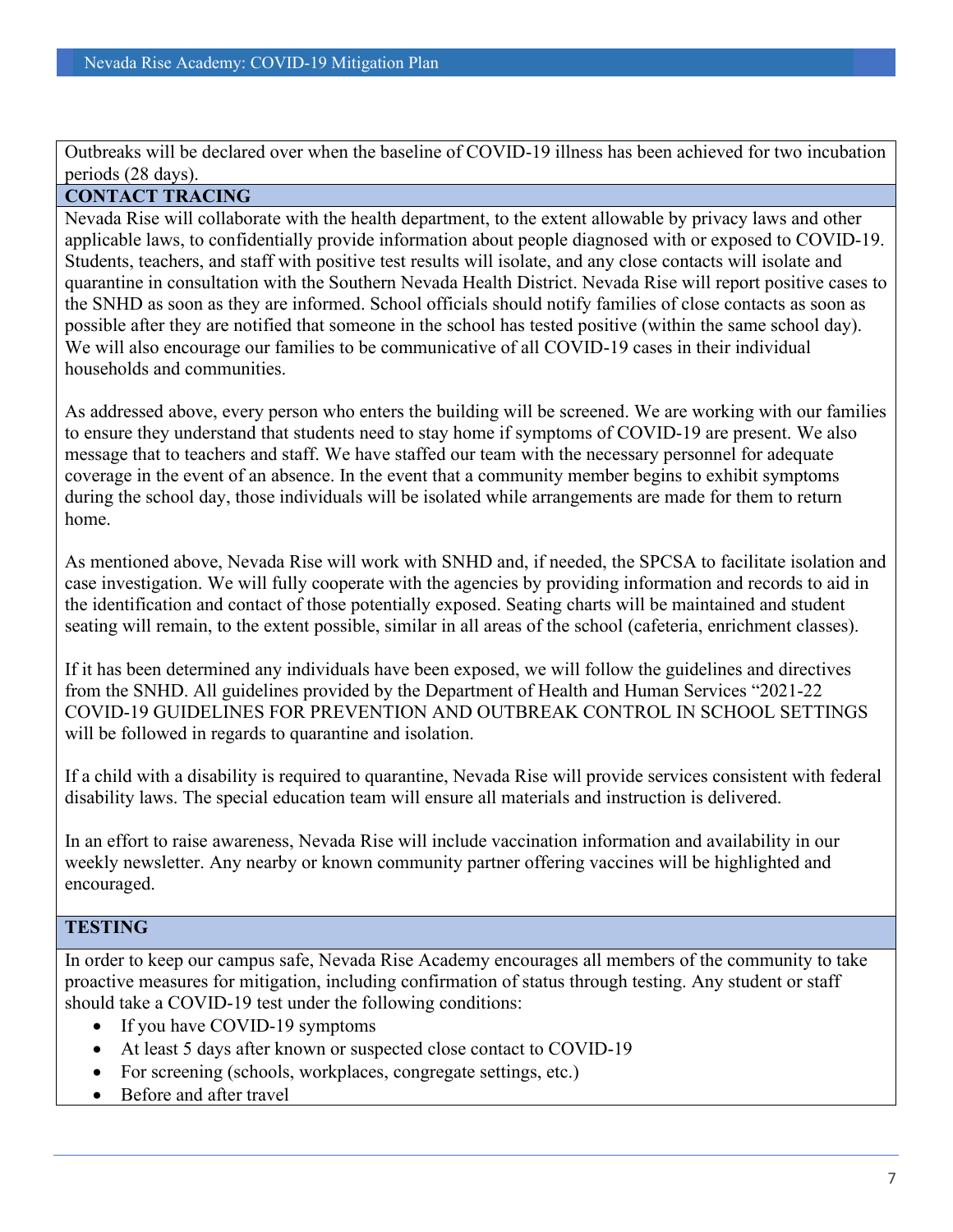When asked by a healthcare professional or public health official

Below is a link to access community testing sites. <http://covid.southernnevadahealthdistrict.org/testing/>

#### **IN-PERSON LEARNING: STUDENT & STAFF WELL BEING**

#### **STUDENT WELL-BEING**

Nevada Rise recognizes the need for social-emotional learning (SEL) in response to both the COVID-19 pandemic ad well as the social movements of recent months. We agree with the Nevada Department of Education that "…it is crucial for students and staff to feel connected and schools are in the unique position to be able to bring together educators, staff, students, families, and community partners to cocreate safe, supportive learning environments and an intervention framework where all students and adults can work through the process of coping and healing."

Curriculum:

- The core curriculum for English Language Arts (EL Education) incorporates SEL components into weekly lessons. Additionally, we are adopting their framework for inclusive school culture, "We Are Crew." This incorporate elements of restorative circles, collaboration, and character development.
- To address this topic more directly, we have purchased a quality curriculum to guide SEL to ensure multiple resources are available for students and staff. Our curriculum is aligned to the Collaboration for Academic, Social, and Emotional Learning (CASEL) which defines SEL as how children and adults learn to understand and manage emotions, set goals, show empathy for others, establish positive relationships, and make responsible decisions. At least one formal, dedicated, sequential SEL lesson will be delivered weekly. A second SEL curriculum was purchased to supplement as needed.

Partnerships/Resources:

- Nevada Rise is proud to partner with Project AWARE via the SPCSA to incorporate a multi-tiered system of supports (MTSS) for all learners.
- In school year 2020-2021, we partnered with Code Switch to provide our staff training on Restorative Justice and circles to foster a more inclusive learning environment.
- We are also excited to begin a partnership with the Eighth Judicial District Court's Truancy Diversion Program (TDP) to support students and their families to address students' school attendance, behavior, and grades. The court staff helps students to focus on the importance of school attendance and grades, including homework completion and appropriate classroom/school behavior, while providing a positive supportive environment.
- A part-time social worker is available to provide resources and support for students and families.
- Additionally, morning announcements will address SEL topics. Our RISE values have been redefined to incorporate more student empowerment and SEL components. Finally, we will communicate these shifts by incorporating them into our established communication systems, highlighting SEL themes in our newsletters, and streamed morning announcements. Our Families for Achievement Council is working to make sure parents have a full understanding of the approach to SEL, behavior management, and DEI.

**STAFF WELL-BEING**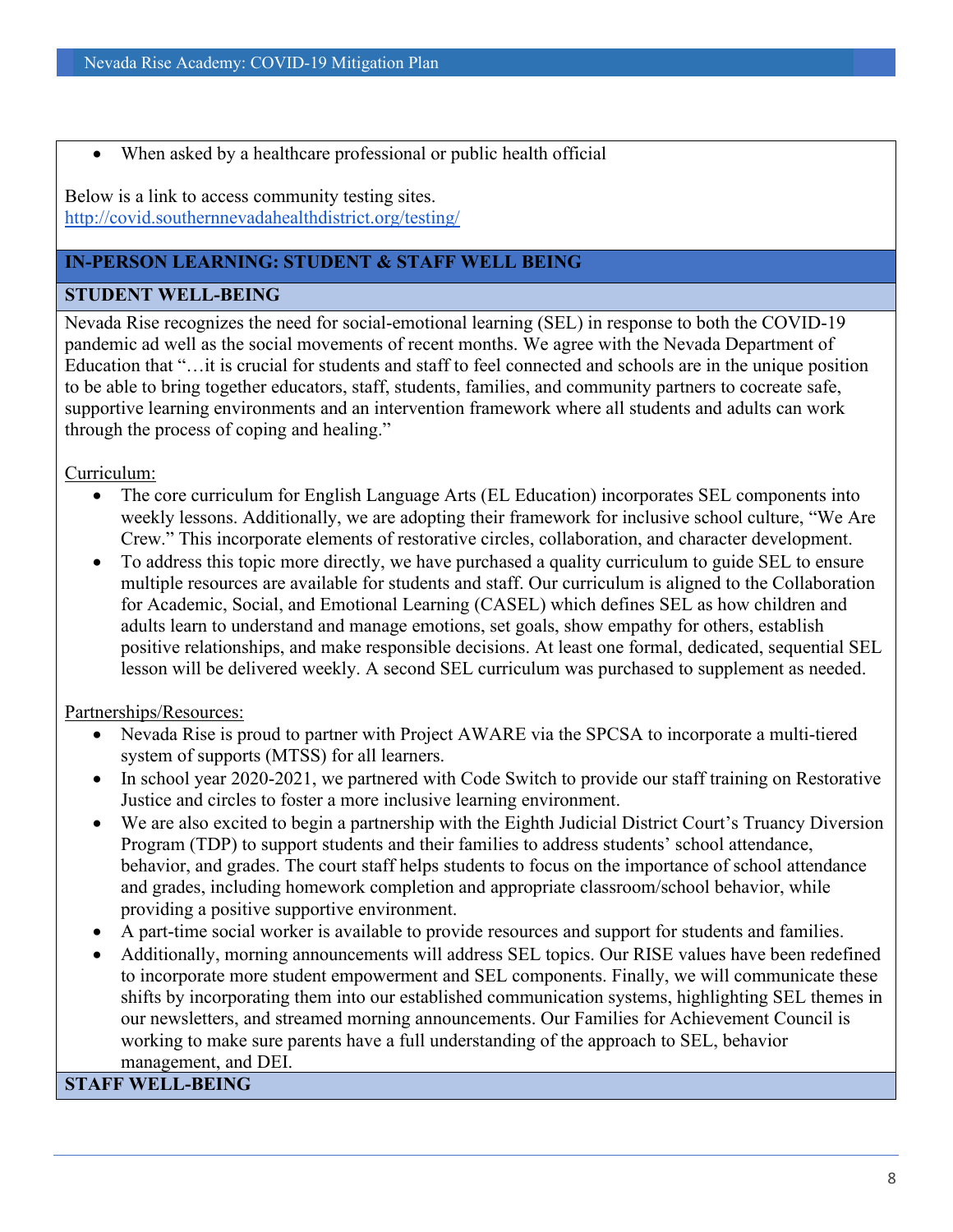Nevada Rise has established a Diversity, Equity, and Inclusion (DEI) committee to guide our staff's work in SEL as well as our approach to behavior management. Our school environment and culture ensures high expectations and predictable routines, but our behavior management systems have been overhauled to ensure a Multi-Tiered System of Supports (MTSS), and Positive Behavioral Interventions and Supports (PBIS). We are working to incorporate dedicated sections of SEL and DEI into weekly lesson planning to frame the work for our educators. The DEI committee is also working to identify appropriate professional development for staff.

Elements found in both Project Aware (MTSS) and We Are Crew will be applied to staff. We have also transitioned to a 4-day per week instructional calendar, affording staff a full day of planning, collaboration, and providing more work-life balance opportunities.

#### **IN-PERSON LEARNING: ACCELERATING STUDENT LEARNING**

Accelerating student learning is among our top priorities coming into the 2021-2022 school year. There are a variety of shifts we are making to address this issue.

Professional Development: Given that these are unprecedented times, we are leveraging the strength of professional and academic organizations to help us in the professional development (PD) of accelerating student learning.

- During our two week summer PD, we are partnering with the Relay Graduate School of Education to engage in the following sessions:
	- o Building and Affirming Learning Partnerships
	- o Accelerating Learning Through Student Work
	- o Planning to Address Gaps While Maintaining the Bar
	- o Supporting Students Who Are Multilingual in General Education
- Nevada Rise has recently partnered with Bellwether Education to create a three-year strategic plan, including the following components:
	- o Data Driven Instruction utilizing daily strategies, weekly analysis, benchmark planning, and incorporating more data in the Response to Instruction (RtI) process.
	- o Educator development through targeted observation, feedback, and the coaching process.
- Two of our current partners, Project Aware and Data Insight Partners, will continue to provide PD to staff on utilizing data to drive instructional decisions and increase student achievement, in both academic and cultural components.
- Finally, the full PD days on Fridays will include weekly meetings with an embedded component of data analysis.

Staffing: To assist with learning acceleration, we have created a Intervention Coordinator, charged with ensuring daily small groups and intervention groups are using data to inform instructional activities, tracking progress through consistent progress monitoring systems, and facilitating conversations among and between stakeholders (teachers, associate teachers, parents, special education, and administration). The number of associate teachers per grade level who will work with lead classroom teachers has increased to create more small group learning opportunities to allow for targeted instruction.

ESSER funds have contributed a great deal to ensure we eliminate resource inequity on campus. Student learning materials are provided by Nevada Rise Academy.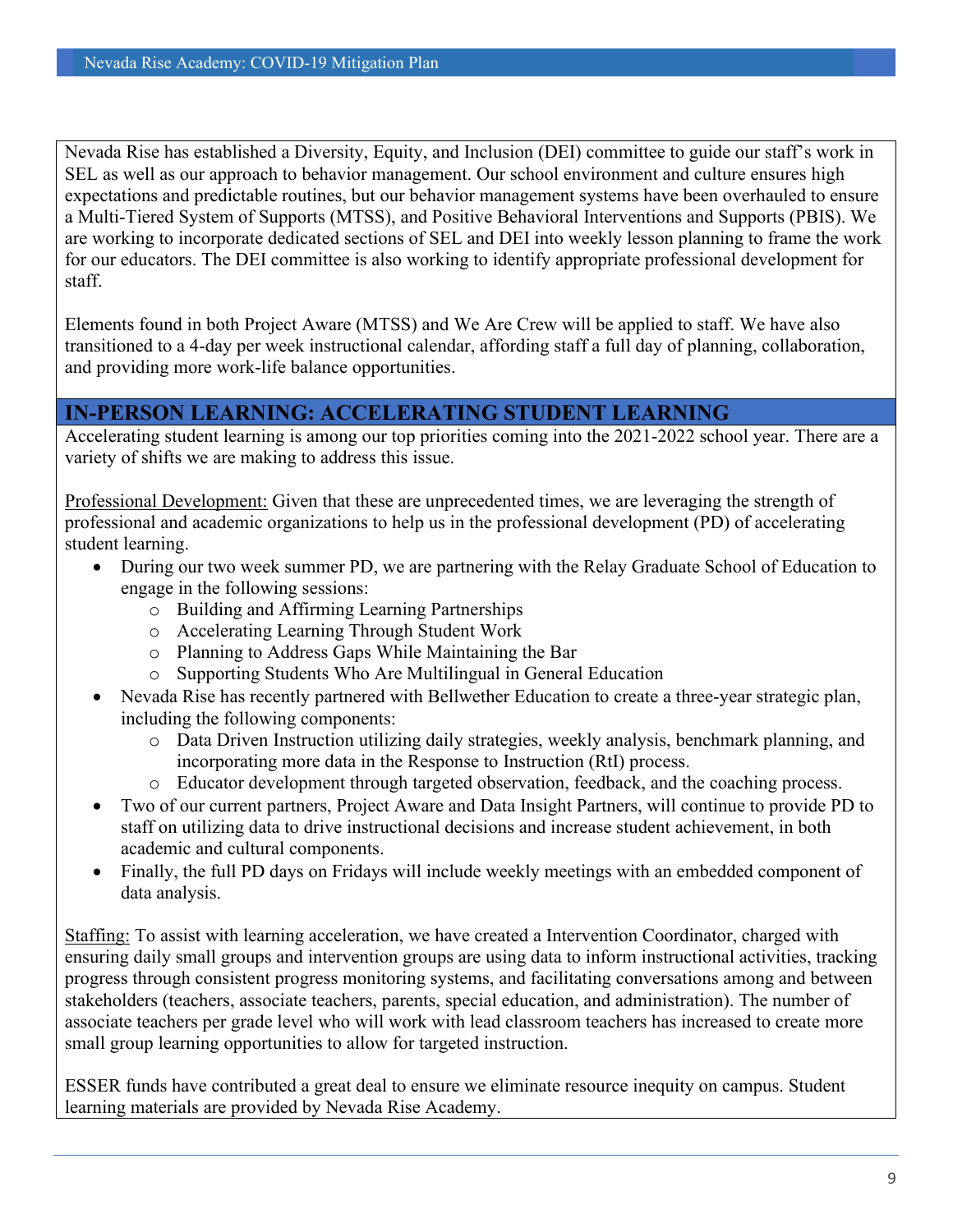#### **DISTANCE EDUCATION: SUPPORTING STUDENTS UNABLE TO PARTICIPATE IN-PERSON**

Nevada Rise will ensure a distance education option is always available. This option will be reserved for:

- Students who have documentation from a medical professional related to a condition that would be compromised by attending school in-person or
- Students who are quarantined on the advice of the Southern Nevada Health District or
- Students who have documentation outlining extenuating circumstances that do not allow the student to attend school in-person, and will be decided on a case-by-case basis.

Having provided distance education through a hybrid model during the 2020-2021 school year, each classroom on campus is equipped with the technology to allow any student learning through distance education to join classes virtually. Distance learners are expected to attend the full instructional school day, with breaks for meal service.

Students who are in short-term distance education (in quarantine, for example), will remain with their class. Given the demands of the hybrid model, one classroom per grade level in kindergarten through 2<sup>nd</sup> grade will serve as the hybrid classroom as to adequately staff the classroom for both in-person and distance learners. This will apply to those students who are in long-term distance education.

All students are provided a Chromebook, and, if needed, a hotspot for internet access. If a student has an IEP or a 504 Plan, all accommodations, modifications, and other requirements outlined in those documents will be followed. Our support services are adequately staffed to ensure all students receive required accommodations. If needed (for long-term distance education), we will work with families to modify the IEP to make it conducive to distance education. During the initial school closure and distance education experience, Nevada Rise adapted support services, and we will continue to enhance these. The special education staff members will maintain:

- Dedicated online classroom (Google Classroom) specifically for students with IEPs.
- Work with our contracted support service team to continue small group and individual therapy, as well as teletherapy, when possible.
- Administration will check lesson plans and observe delivery in all models (distance education and on campus) to ensure goals for individual students are met and lessons aligned with those goals.
- We have established an English Learner support team, with two members ensuring adaptations and accommodations are provided for English Learners
- Students with special needs will have priority in attending in-person or in scheduling video lessons.

Students learning through distance education will have daily direct contact through our classroom communication platform or phone call. In that communication, full nutrition services will be offered. Families will have the option to receive daily meals, or they can receive a full week's worth of meals at one time. Utilizing MyEducationData, parents can track progress of all students.

#### **DISTANCE EDUCATION: EMERGENCY CLOSURE**

Nevada Rise understands that, despite our best efforts to mitigate transmission, there are many factors outside our control. There is also an understanding that there are situations that may occur that lead to temporarily closing schools or parts of a school. These decisions will be guided by the SNHD and based on careful